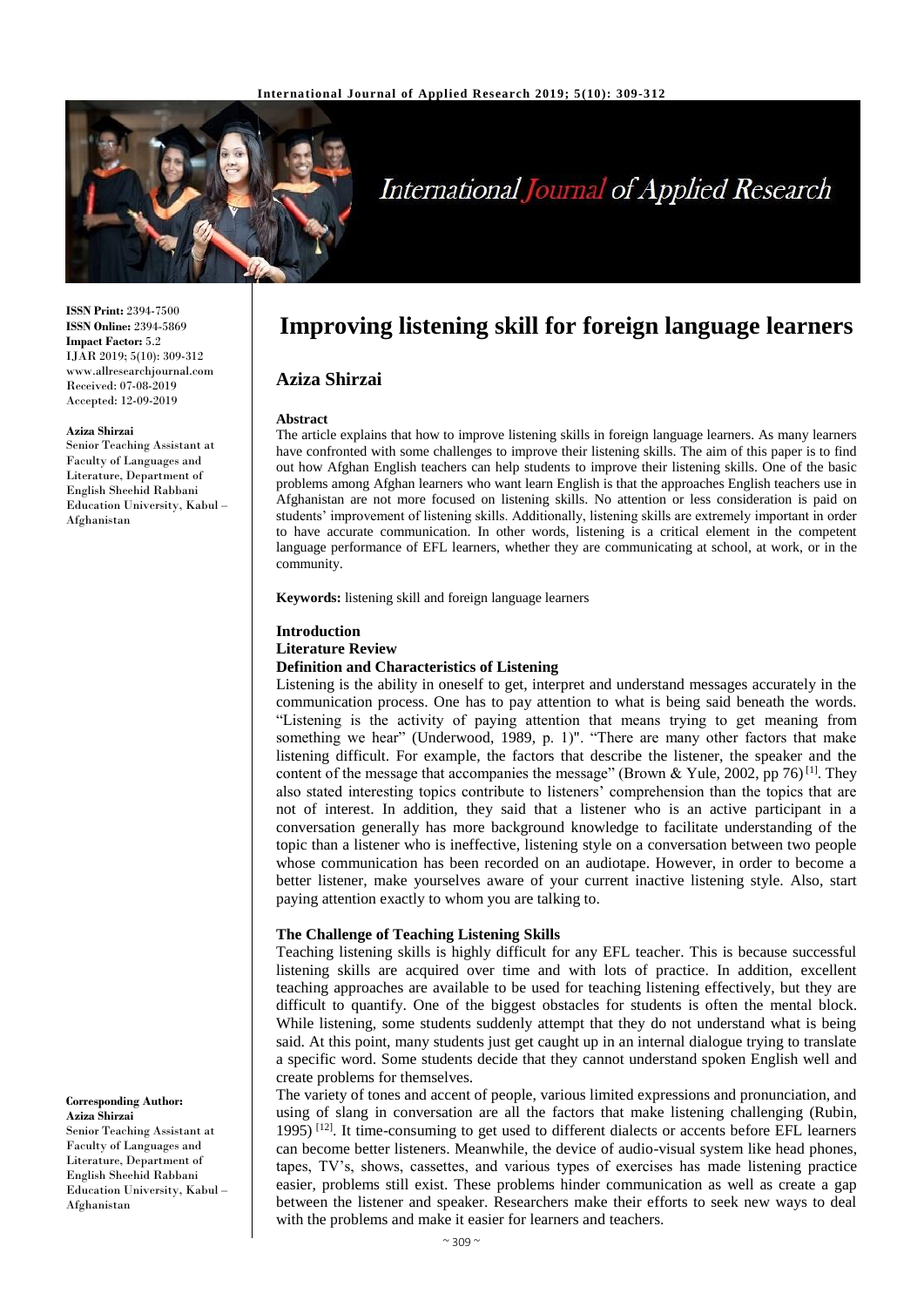Moreover, Moore and Eva  $(1953)$  <sup>[9]</sup> have found that some people are good at speaking, telling their stories and being able to inspire others. But being a good listener is often more important than speaking because it gives higher level of level of understanding about someone's situation, and helps to know what words are best to use and what words should be cut down. Should we look beyond the meanings of the people's words? Should we consider the vowels and the consonants to know their body language and tone of voice to get a deeper understanding of their feelings, beliefs, and thoughts? A good listener is attentive. They make good eye contact, do not interrupt while the other person is speaking and show eagerness towards what is being communicated. Listening and speaking are deeply integrated to each other as they can ease each other.

## **Strategies for Teaching Listening Skills**

The implementation of 'Directed Listening Activity' would be productive in listening comprehension (Norman & Andrea, 2006) <sup>[10]</sup>. In addition, assessments have a significant role in teaching listening skills (Funk & Winkle, 1991). Furthermore, they also added that teachers are not able to teach listening as an isolated subject. Therefore, listening activities should be included to all subjects in the program of study. According to the authors, one of the strategies that include listening comprehension is 'shared teaching' where in this kind of strategy both students and teacher can guide the discussion for listening comprehension. In addition, students are also taught four strategies such as question, clarifying, summarizing, and predicting. They found out these types of strategy students spent most of their class time in listening comprehension, so it is effective for them and also they gain feedback from their peers and teacher.

Sherrow  $(1971)^{[13]}$  has expressed that many students are not familiar with listening carefully in their first language. When a teacher speaks English, students are still able get the idea of what he is saying. In a foreign language, nevertheless, students must pay more attention for comprehension. Furthermore, when students take up a foreign language study, they are asked to be eye-minded, rather than ear-minded: they return more attention to information gained from books, explanation, black-boards, and overhead projectors, than to facts which they simply hear. Lastly, the usual idleness of ordinary speech makes very helpful listening unnecessary.

Thompson, (1991) has said that, in English as a foreign language, listening comprehension depends to the four primary events. EFL pioneers can support learners by emerging the resources, they concentrates on both the development of listening comprehension skills and the development of speaking skills. Therefore, consider that a listening passage can be made more challenging by four key influencing factors including: the number of speakers, the practical difficulty and level of the spoken material, the speed of the speech and the accent of the speakers in the passage and whether or not there is any outside support provided for the listening passage like: pictures, diagram, terminology, speech evaluation and language modeling by the teacher.

Spratt  $(2005)^{7}$  explained that if the EFL teacher is a native English speaker, the dialogues can be modeled in pronunciation and related speech. And, if the EFL teachers are not native English speakers, they do not have enough

speech and pronunciation in English, then other English speech modeling and input sources are also valuable to use. He also added that a precious audio-visual aspect is provided to (EFL) learners by native-speaker-produced in CDs and DVDs. In addition, online, and cable radio broadcasts can also be useful and are readily available in much of the world.

Thomas & Devine (1967)<sup>[14]</sup> have said that by instruction listening ability can be improved. They also added that authentic teaching material, seating arrangements in the classroom have a direct impact on students listening comprehension. Therefore interesting topics widen students listening skills. Moreover, the latest studies indicate that the influence of personality is another factor which influences students listening skills.

"First language listening comprehension ability and second language ability comprehension affects second language listening. Listening is more than just hearing words." He has also claimed that listening is an active process by which students receive, construct meaning from, and answer to verbal and or nonverbal messages. Making students aware of various types of listening, the various purposes for listening, and making them a quality listeners are effective ways enhancing learners' listening skills. Dunkel (1991)<sup>[3]</sup> stated that providing some pre-speaking period for the beginner levels learners has benefits. In delaying production, learners will be given opportunities to store information in their memories.

Van Duzer (1997) [15] has said that learners need to be provided with three stages of listening: such as: prelistening, listening task, and post listening activity. He also has said that during the pre- listening stage, teachers can decide that all students bring different backgrounds to the listening experience, beliefs, and attitudes, and the listeners will affect the understanding of the message. Before listening, learners should be provided with help and encouragement of the teachers for making them share what they already know about the subject. This is helpful in building basic background and to place purposes for listening.

On the other hand, some researchers explored some strategies as Nicholas (1948) claimed that in a normal conversation people listen and think for four times. Students have to be encouraged to use the 'rate gap' to actively procedure the point. In other words, to use the extra time wisely, there are a number of activities students can be encouraged to do. They can practise it to remember it. Moreover, they can repeat important points back to themselves. Temple and Gillet (1989) have said that that students need to act listening what they have heard to explain meaning and enlarge their thinking. In terms of post listening activities, they are as important as pre-listening activities and during activities. Students can ask questions themselves and the speaker share what they have understood from their listening.

Post-mortem is a highly helpful tool as students ought to talk about what the speaker talked about, explore certain explanations, and categorize related incidents from the story (Hook & Evans, 1991)<sup>[6]</sup>. Also, Ur (1984) expressed that good listeners are good predictors; there are many different performances that can support students to predict the content of what they are going to listen to. Visual aids support learners' understanding. They grab attention of learners and encourage them to focus on the subject in hand. The teacher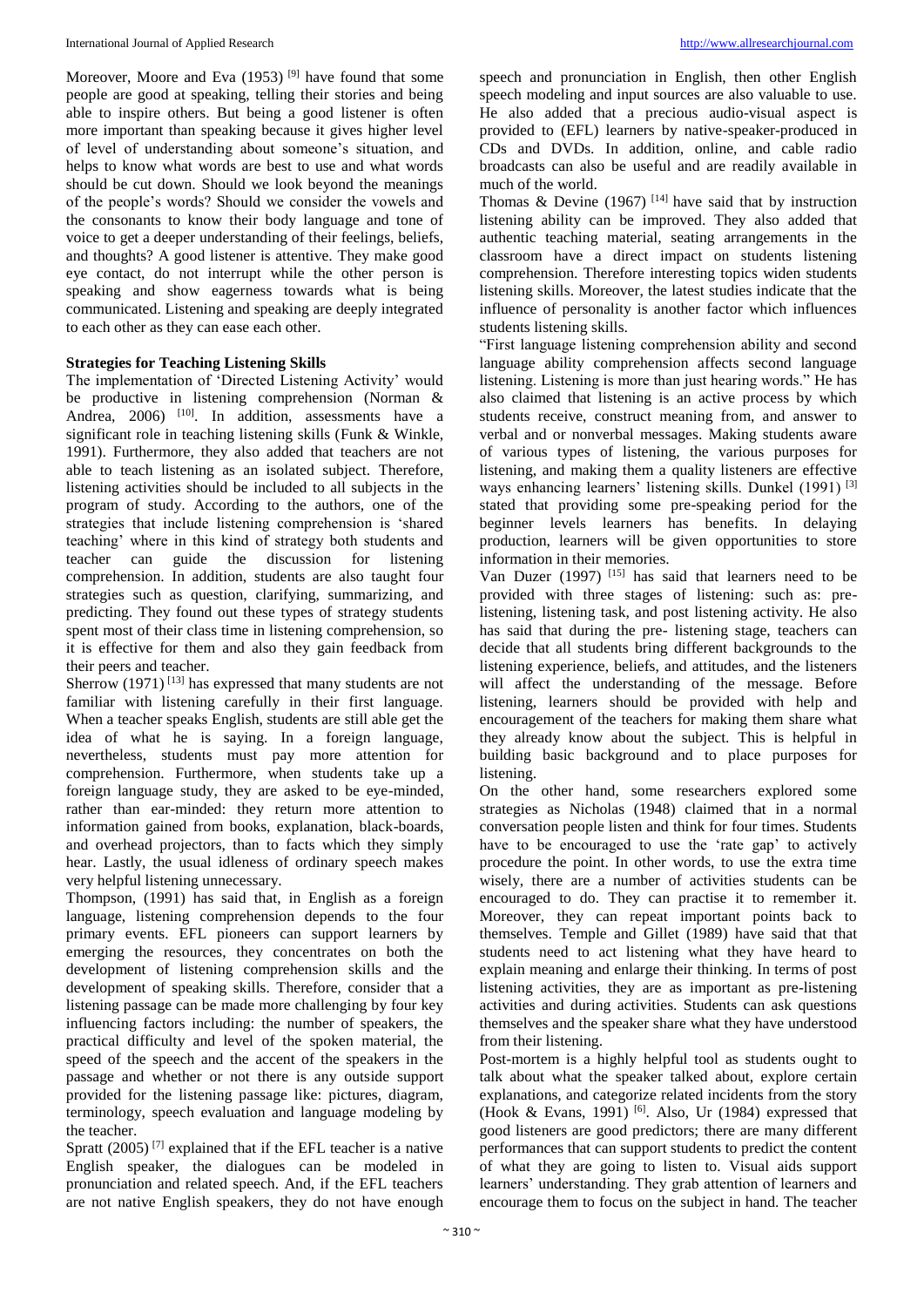should provide the background information to stimulate learners' plan because they will be better prepared to understand what they hear. For example, in a passage about Mark Twain, the teacher can offer the background information to start learners' plan, so they will be better prepared to understand what they hear.

## **Discussion and Implication of the Strategies in Afghanistan**

As it was stated before, there are various strategies for teaching listening skills, but a number of these strategies are not productive specifically in Afghan context because Afghan teachers and learners are struggling with teaching and learning listening skills. For example, there is a significant difference in the subjects' use of listening strategies in English classrooms. These subjects are employing significantly more strategies after they received the instruction of listening strategies. As for the influence of strategy training on the use of individual listening strategy, results prove that there is no considerable increase of strategy use for the memory strategies 'using imagery' and 'semantic mapping.' some subjects also noted in their learning diaries that this strategy did not help since it was difficult to form an image for the vocabulary when they did not even know the word meanings. Therefore, strategy instruction seems to be not so effective for EFL students to learn remembering by means of visual images. Therefore, it seems cumbersome to implement this strategy in Afghan classrooms.

Furthermore, that subjects' use of some cognitive strategies did not increase significantly after the strategy instruction. These strategies which include reasoning deductively, analyzing expressions, analyzing contrastively across languages, translating, and transferring did not increase. On the other hand, significant increase of strategy use was found for such cognitive strategies as practicing naturalistically, using resources for receiving and sending messages, taking notes and highlighting since they were more real and mechanical in nature and thus can be taught more easily and effectively.

From the above mentioned data, I found out that there are various strategies that can bridge the gaps between listener and speaker. The researchers suggest different strategies to use in the classrooms such as: cognitive and metacognitive, pre-speaking period, and listening to lectures to know the second language. Here a question arises, what are the best strategies to improve listening skills of learner? One of the best strategies which is applicable in Afghan context is the predicting strategy. In predicting strategy, students are encouraged to predict what they are going to listen about. It provides them opportunity to improve their thinking and lead them become good predicators. It is the best methods to use in English classrooms. As Rubin (1995)<sup>[12]</sup> also argued that non-verbal cues can help students to predict wisely the listening task which they are going to listen.

Another strategy as stated Thomas and Devin  $(1967)$ <sup>[14]</sup> interesting materials and seating in the classroom are highly effective for students to improve their listening skills while they are going to do some drills in the classrooms. I believe that this is a fair strategy for Afghan learners. I can recall my own classes of having listening exercises which attract them fully to the subject matter. Students with lots of desire listened carefully and it was so effective. Listening has direct influence on the students' personality as Thomas and Devine mentioned about in the literature above, Students can improve their personalities through listening skills drills. Afghan teachers can use in their classes CDs and DVDs or audio-visual materials for teaching listening skills, so students show interest in listening skills which improves by using these tools.

Afghan teachers should avoid using activities that tend to focus on memory rather than on the process of listening or that simply give practice rather than help learners develop listening ability. For example, simply having the learners listen to a passage followed by true/false questions might indicate how much the learners remembered rather than helping them to develop the skill of determining main idea and details. Pre- and post-listening task activities would help the learners to focus attention on what to listen for, to evaluate how exactly they succeeded, and to transfer the listening skill to the world beyond the classroom.

However, from the aforementioned expresses, listening skill classes should have well-structured pre-listening task, and post-listening stages. In real-life situations a listener often knows something which is going to be said, who is speaking or what the subject is going to be about. Rost (1990) said that the pre-listening step helps students to find out the aim of listening and provides the necessary background information. When doing exercises in the classroom, he also advises asking students to guess what they are going to hear next. Jones and Kim (1987) suggested that introducing some opening discussion in which students can talk together about their expectations and make predictions about what they are going to hear. The abilities of predicting what others are going to talk about and using one's own knowledge of the subject to help one understand are also stressed.

The literature review highlights the importance of researchers considering of assisting learners in the development of listening comprehension skills. As listening comprehension is a challenge due to lack of exposure and other factors like various dialects, accents, sounds and pronunciation, slang with various tones of voice of different people with diverse local expressions. It is a challenge that demands both the teacher's and the learner's attention because of the critical role that listening plays, not only in communication, but also in the acquisition of language. Listening comprehension is one of these important skills, and it must be learned if students are going to be successful in school. It is an important skill that affects people's daily lives, and ability in listening, and listening comprehension is very important. Students in school who obtain the majority of their information through lectures and discussion may assist from research identifying helpful strategies that improve listening comprehension Knowledge of the listening process and factors that affect listening enables teachers to select or create listening texts and activities that meet the needs of their adult EFL learners.

### **Conclusion**

For learning a foreign language, it is important to improve four skills especially listening and reading. Consequently they need more time to learn a language by reading and listening. Reading and listening can help students in language acquisition. It seems that to put lots of correct sentences in your head. Moreover, listening is also very important in communication. People often focus on their speaking ability believing that good speaking equals good communication. The ability to speak well is a necessary